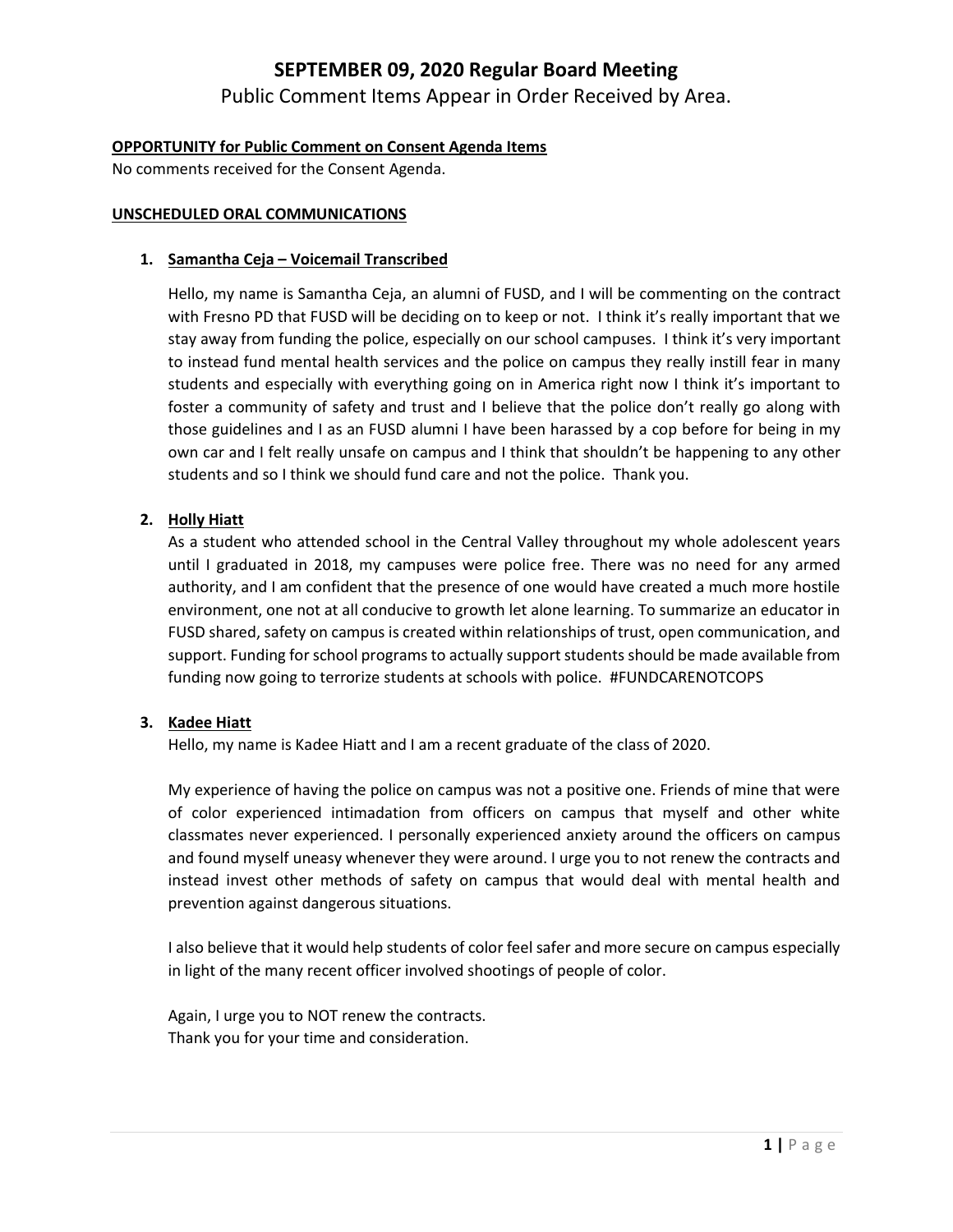Public Comment Items Appear in Order Received by Area.

#### **4. Lani Duarte - Voicemail Transcribed**

Hi, my name is Lani Duarte and I am pleading with the Fresno Unified School District to keep their contracts with Fresno PD. First of all I'd like to state I am confused as to why we are contemplating keeping officers off of campus but we have campus security, both are there to serve the same purpose and that is not to just protect teachers from students but vice versa. To protect students from teachers and in addition, protect students from other students. Unfortunately, we humans have not made our world a Utopia due to our own weak flesh, we lose our tempers, we sin against each other each and every day and will do so for the rest of our lives as a result of our imperfections. Therefore, we can not rely on trust as we can only trust each other to a certain extent. Believe me, I would love for us to get along and talk our problems through but that is not always the case. For instance, at my school fights occur and our one police officer along with campus security was there to break up the fight in the proper manner. At my school, I have never seen a cop be a threat to a student. It is only at other schools have I heard the students be a threat to the cops. The officer's purpose is to protect not threaten and our school police officers have and will always do just that. School is not as safe as it used to be, and we need all the protection we can get from outside threats or from each other. We need our officers for they are our protection.

#### **5. Vanessa Romero**

As a former student I'm very aware that most students would feel safer without police at their campus. Fresno unified is made up of diverse students that cannot flourish or be completely happy in schools that have police. Police commit violent acts against our communities too often to feel safe around them.

#### **6. Christy Lind – Voicemail Transcribed**

Hi, my name is Christy and I have some comments not about an agenda item but just about the subject teacher leveling. I'm a teacher here in Fresno Unified, I just wanted to comment on the overage process. We had to overage a wonderful teacher this year even though our four kindergarten classes are sitting at twenty-seven students and we've had a new student enroll almost every day through last week. I understand the ratios and the number process, but it seems to me we keep acknowledging that this is an unprecedented year and the future is unknown. Maybe there should be some consideration that we don't know what the rest of year holds, and we should let teachers stay where they are. Enrollment numbers may shift when we go back in person and teachers have already poured their hearts, time, and tears into these first four weeks of school to prepare for distance learning. Relationships are so hard to build virtually, and these teachers have laid foundations in these first few weeks that the district widely suggested we take time to build connections with families. It seems wrong to rip teachers from school sites and their students at this time. Thank you for your time.

#### **7. David Paredes – Voicemail Transcribed**

Hi, my name is David Paredes. I am a resident in the City of Fresno, in FUSD I'm in area five. I'm leaving a public comment in regards to the meeting taking place tomorrow, in which the school board will be deciding whether to keep the contract with the Police Department. I am for breaking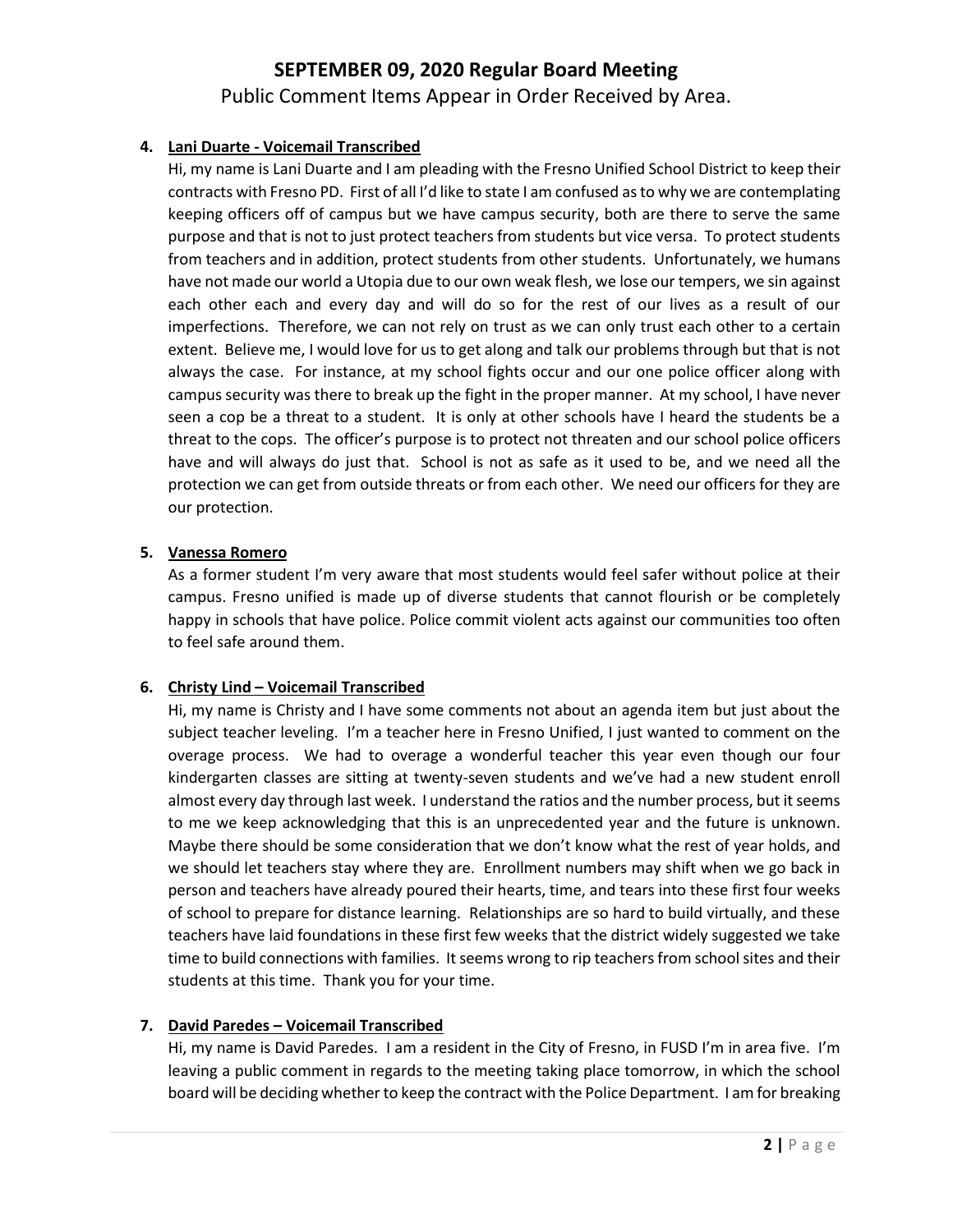Public Comment Items Appear in Order Received by Area.

off this contract with Fresno PD. So, I fully encourage the school board to vote this way. I believe Police Officers do not belong at schools and we could be putting our resources and energy into things that will help the well-being and nurture education for our youth. Thank you so much, bye bye.

#### **8. Ernesto Saavedra**

Please "read the room". "Schools" are places for learning and growing. An opportunity to foster creative, critical thought and practice. Unfortunately, the opposite is the reality. Schools often times are microcosms of the greater carceral society, operating under the guise of "education" when the only thing youth are being taught is how to "fall in line". A perfect example of this is police presence on school campuses, in particular campuses with a high population of low income, Black, Indigenous and youth of color.

Police presence on campus is counterintuitive to the very nature of a space of caring and learning. Unless, of course, you're goal is to create a space of negativity, fear and trauma then having police on campus makes sense because that's all they bring to our communities already. Equating "police" with "safety" is double speak because they inherently and by design do the opposite. Often times they are the orchestrators of pushing our youth out of schools instead of investing in restorative justice practices and curriculum.

As someone who grew up in the Fresno Unified school system, police free schools is long overdue and now is the time to be bold and work with community to create something new and be an example for other school districts.

#### **9. Alonso Santos-Gonzalez**

Hello, I am a graduate of the Fresno Unified School system and I believe that SROs should not be on our campuses. The school-to-prison pipeline is a major issue in our education system and SROs play a major role in funneling our FUSD students of color into the juvenile court system. Instead, FUSD needs to divert that money to invest in Mental Health services for our youth. Many of the issues that result in arrests, such as behavioral problems and substance use, stem from mental health conditions, and these conditions need to be addressed with more school therapists as well as community services-especially in low-income FUSD schools/communities. Instead of SROs, we need more restorative justice measures that get to the root of disputes between students and shift away from punishment and towards reconciliation. Please end the contract with SROs and prioritize the needs of our students, not the punishment. Thank you, Alonso Santos-Gonzalez,

#### **10. Gino Hernandez**

Having probation officers and PD on school campuses has absolutely no effect in producing any reform of diligence or quote on quote "disciplinary" factors. The fact is substantial in that police do not display anything that is worth acknowledging. Police use unnecessary forms of intimidation tactics on young children and the youth on campuses, and there needs to be more changes and efforts in decolonizing education, and creating safe and better outreach programs for kids and teens. They're under enough pressure as it is, and police only add to the excessive agitation that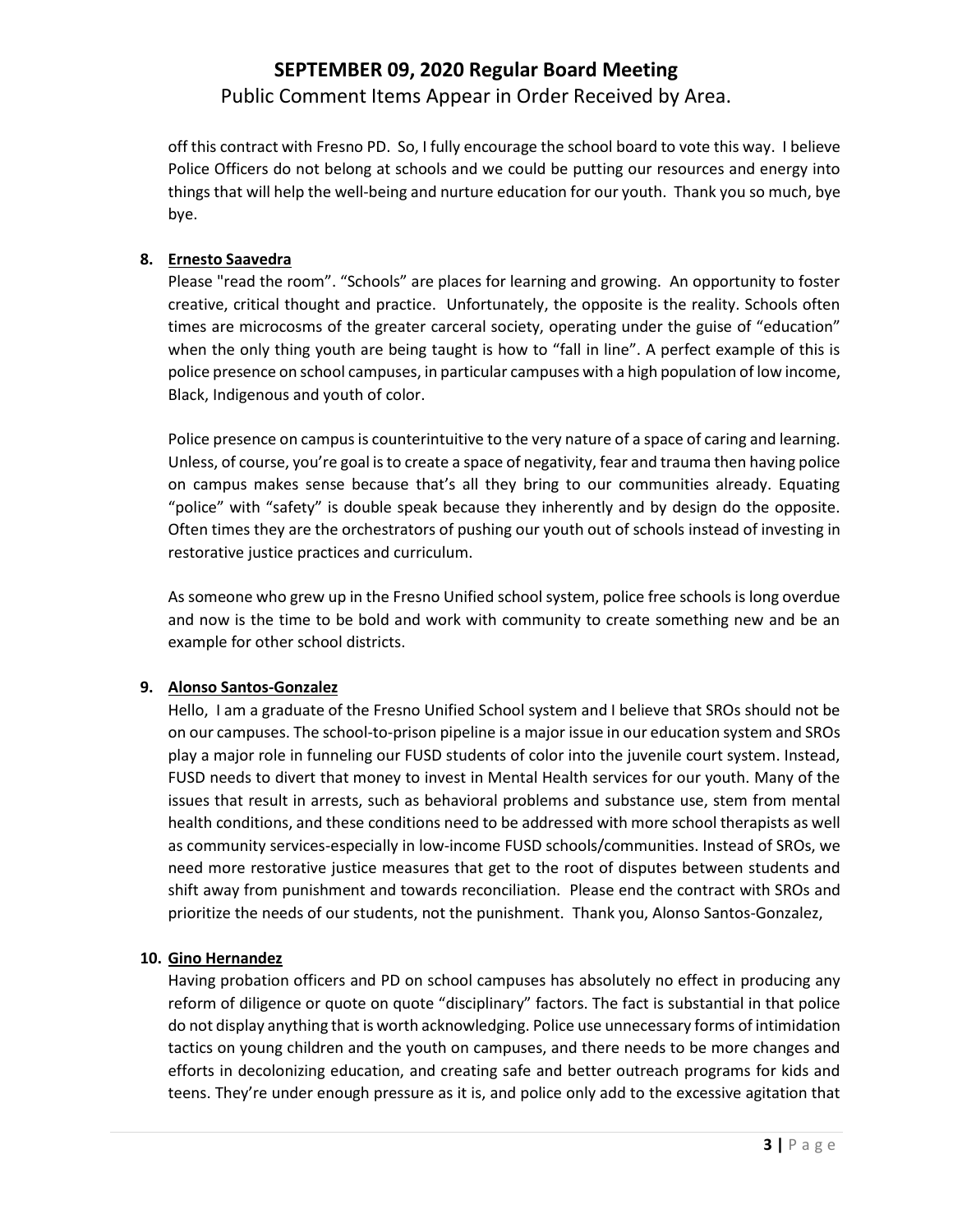Public Comment Items Appear in Order Received by Area.

face kids and teens today. Invest in better after school programs, on-campus mental health programs, better networking communicative programs between teachers and their students. Cops in this town DO NOT need any more funds from the city or the state. It is absolutely abhorrent and ridiculous with the amount of funding that is placed into the Fresno PD, and they certainly do not need it. Schools must cut off contracts with Fresno PD. Safer schools means no police on campuses.

#### **11. Carrie Ayala**

Please stop hurting students by policing them on campus. They need support, not punishment. Invest in youth, fund programs that help youth grow. Defund the police, end the contract now.

#### **12. Haley Wolfe**

I am writing to encourage Fresno Unified to divest from the Fresno PD and keep police officers out of schools. Police pose a threat to student safety, particularly to Black and Latino students. Instead of school resource officers, I encourage hiring more counselors and focus on student's mental health and well being instead of punishment. Haley Wolfe, Fresno, 93727.

#### **13. Rashawn Porter**

I grew up an African American minority in a prominently white school ecosystem. While I was a good kid, and we'll liked by the faculty of my elementary school, I still recall occasions where I was alone with an officer and how scared and intimidated I was. I understand the need to have protection for the children and staff to promote a safe learning environment, and that many children do not feel safe in the presence of an officer is proof enough that a change is required.

#### **14. Elisabeth Robledo**

Programs which do support community safety and policing While our community acknowledges the role of law enforcement, as concerned residents, active voters, parents, and grandparents alike, and working professionals within the community; it is unconscionable more than half of our city's collective budget is dedicated to commitment with law enforcement, as our parks, healthcare and educational resources are slashed, defunded, and residents are left to languish. 53% of our earned tax revenue is an incredible investment, as well as a testimony to our commitment to a safe and secure community. Unfortunately however, for many of our residents of color, friends, loved ones and neighbors, and students, it is proof of something far more unsettling.

Since 2017, law enforcement has been ordered to pay settlements to families of deceased, as well as their victims of unlawful behavior by officers, in the amount of over \$22 million dollars. With this current and sizable contribution of tax payer dollars, we live in one of the poorest, polluted, and marginalized cities in the country. Proof a large budget-in the instance of law enforcement, is a poor investment for leadership, folks and communities members who wish to have a positive impact on the personal well being of residents. One way to stand with the community to promote safer communities as a whole is to support legislation such as H.R.7120, to address malfeasance;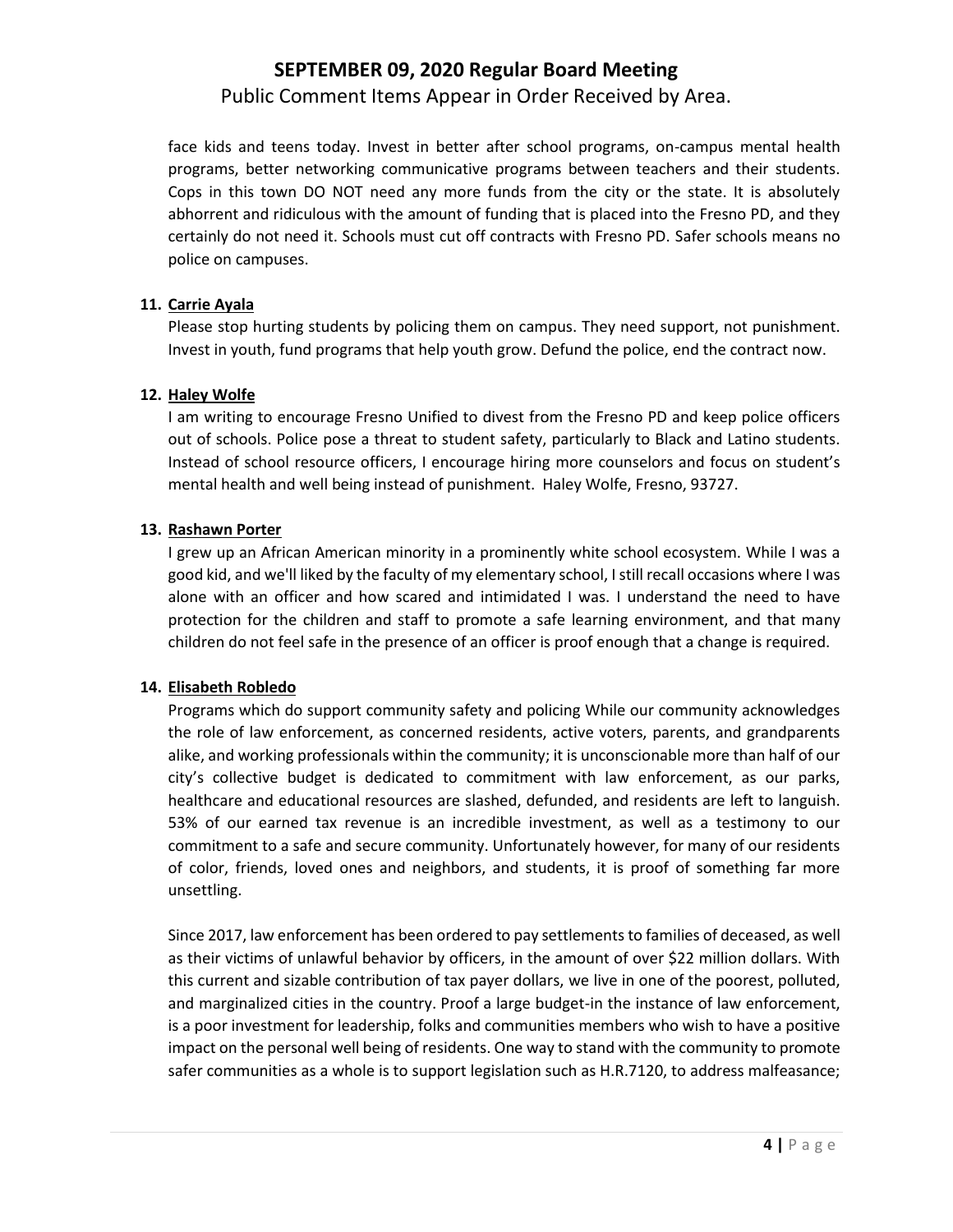## **SEPTEMBER 09, 2020 Regular Board Meeting** Public Comment Items Appear in Order Received by Area.

penned by Representative Karen Bass of California, as a more effective use of our collective time and resources. Also, of great concern is **(250-word limit reached)**.

#### **15. Evelyn Porter**

Students deserve more support and less intense surveillance. The truth is that as a person of color, we have historically and presently never been welcomed by police. As a teacher and mother to a black child, I beg you to consider the amount of resources Fresno Unified could offer students over harmful policing practices. Fresno Unified has done a great job providing a wide diverse student body, culturally competent teachers. Now I ask that you back these teachers by giving them the environments that match this level of competence. I will be returning from South Louisiana this summer after serving students that have not been provided an equitable education compared to students in Fresno. I have been a witness to the school to prison pipeline, it comes to life when my 9 year old students see their cousins in the high school being handcuffed. They fear the presence of ICE agents, SRO's, Deputies, and Sheriffs because the reality is that this Fall they questioned their safety in a place where I am supposed to keep them comfortable. Underaged students in Lousiana, students walking home down Blackstone in Fresno, and everywhere around this country deserve better. They deserve Police Free Schools! Evelyn Porter, TFA SLA Corpmember, Fresno State Alumni.

#### **16. Yenifer Gallegos-Mejia**

Hello Fresno Unified School District,

I want to take this time to formally beg you to invest in counselors not cops and help improve the Well-being of our students who are in desperate need of support not punishments. Provide more socioemotional support and partner with local organizations to provide more opportunities. Resource officers are not resources that students need, they traumatize them and put them in a tense environment. Protect, serve, and invest in our students.

#### **17. Faith Dillard**

Invest in the schools, invest in the students, invest in their futures, not the police. Students need resources, they need more mental health services, not police officers.

#### **18. Marisa Moraza**

Dear Board President Thomas and Board Trustees,

During these unprecedented times it is imperative that we meet the moment and fund programs and services that will directly support our students and families. As a community member, I urge you to reallocate the nearly \$3million in contracts with the Fresno Police Department to fund mental health services (clinical and non-clinical), adequate translation services and communication services, healing centered programming, and comprehensive wellness centers. If you are a district that truly centers equity, you must center the voices and needs of the students and families that have been most affected by systems failures and systemic racism. I urge you to end the SRO and SNRO contracts with the Fresno Police Department and invest in Police Free Schools. It is time to fund Fresno's future by investing in youth and their wellbeing.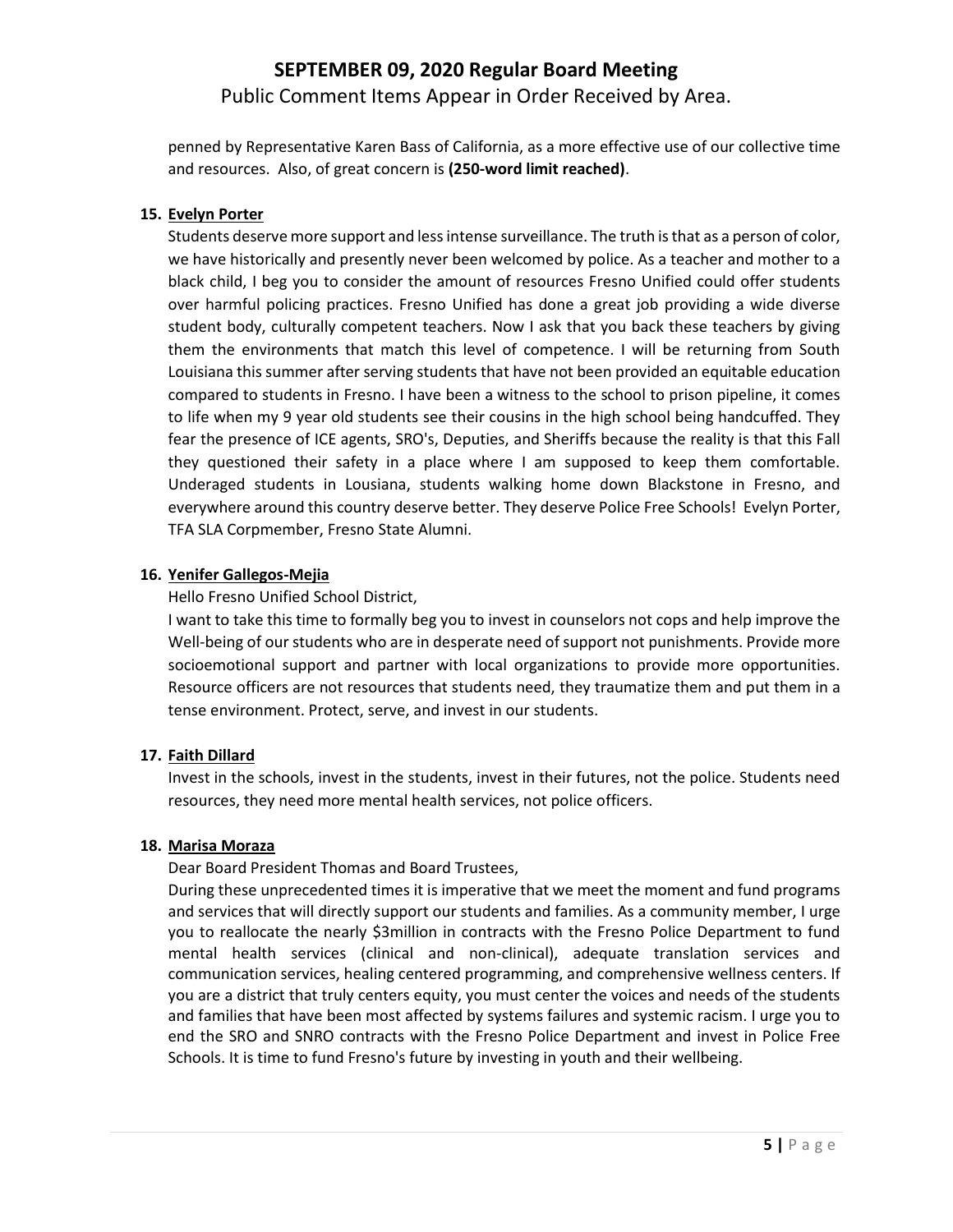## **SEPTEMBER 09, 2020 Regular Board Meeting** Public Comment Items Appear in Order Received by Area.

#### **19. Nancy Ayala**

I live in Fresno at Lincoln and Wishon Avenues. I think Fresno Unified should stop their contract with the Fresno PD.

#### **20. Carolina Garza De Luna**

We the people dedicated to a future of peace and reconciliation; one where a paradigm shift of how we interact with youth and conflict is as important as we interact with peers and adults. We have the power to reimagine how we navigate conflict and how we deescalate and prevent as professionals. Far too often discipline is forceful and life altering when interacting with police. I have experienced this first hand despite being an outstanding student citizen and graduated with the highest leadership honors. I also saw it as a professional on school campuses; where adults hold an shockingly ignorant culture when it comes to discussing and handling discipline. We have to make things right for our youth; it is not a question as to how faculty feel about officers on campus neither is it about what possible good programs or outcomes this officer has; we must remove the presence of officers and reallocate resources for students and professionals trained for youth progress and access to resources. The nation calls for new models. We Fresno do too! Carolina Garza De Luna, FRESNO unified parent.

#### **21. John Ayala**

Dear FUSD School Board, Administration, and commission,

Please consider removing police from our schools and re-allocating resources to programs which have proven to improve graduation rates and school climate while reducing crime. The one million dollar budget for police could fund mental health services, community engagement, arts, transportation to special events and much more.

While some believe police presence provides necessary security and helps students feel safe, in many cases it has been shown to have the opposite effect.

Thank you for considering my comments. John Ayala.

#### **22. Michael Gonzalez**

Dear Board of Trustees,

I am submitting this public comment urging Fresno Unified to end contracts with the Fresno Police Department and to instead invest in services and programs that support the growth and wellbeing of students. Michael Gonzalez, Fresno resident.

#### **23. Nishea Balajadia**

To Fresno Unified School District -

As a parent to a student of Fresno High School, I am in constant fear of the police on campus. As a Black student, who is on her side when the police are targeting her? Who polices the police on campus?